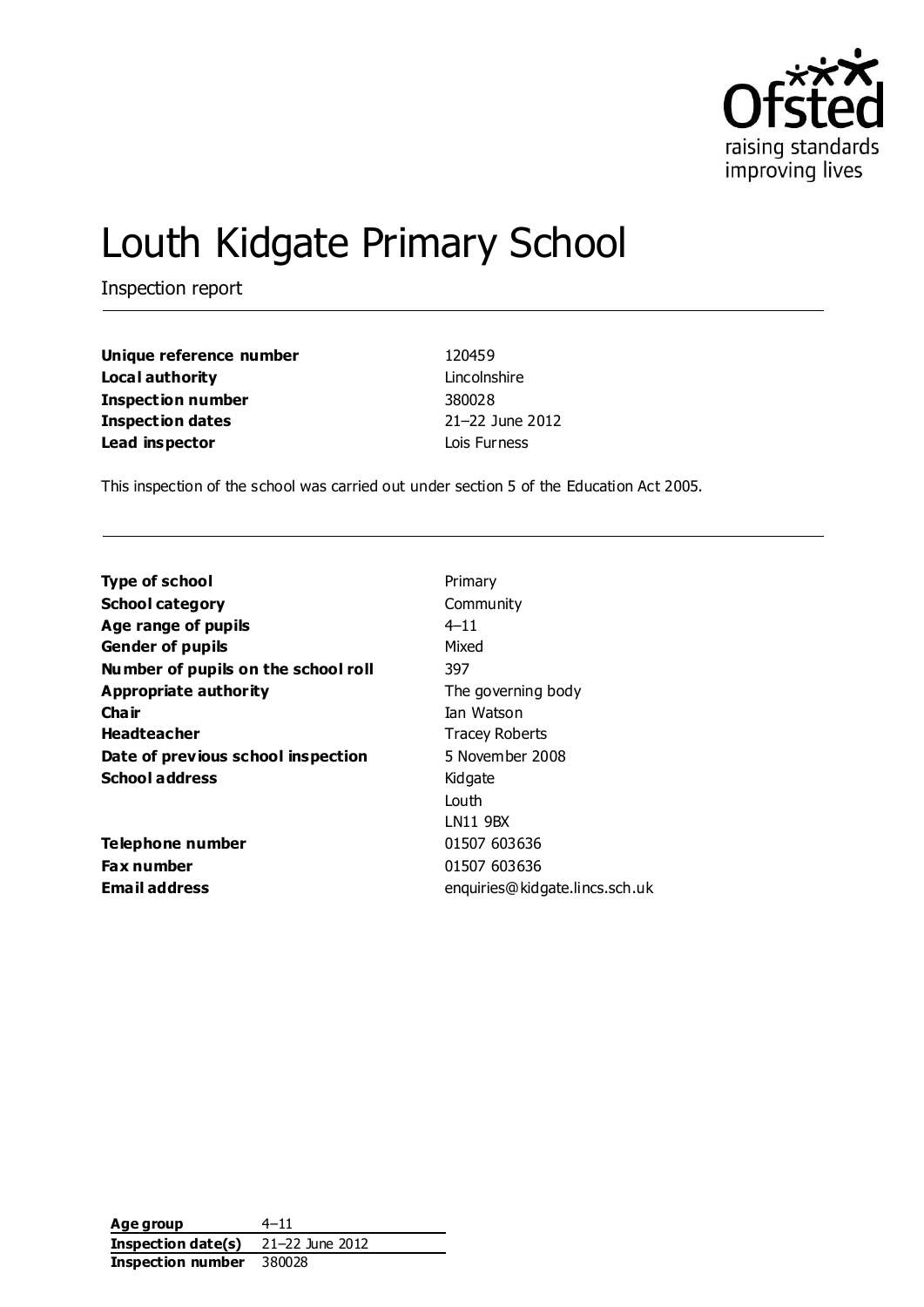

You can use Parent View to give Ofsted your opinion on your child's school. Ofsted will use the information parents and carers provide when deciding which schools to inspect and when.

You can also use Parent View to find out what other parents and carers think about schools in England. You can visit [www.parentview.ofsted.gov.uk,](http://www.parentview.ofsted.gov.uk/) or look for the link on the main Ofsted website: [www.ofsted.gov.uk](http://www.ofsted.gov.uk/)

The Office for Standards in Education, Children's Services and Skills (Ofsted) regulates and inspects to achieve excellence in the care of children and young people, and in education and skills for learners of all ages. It regulates and inspects childcare and children's social care, and inspects the Children and Family Court Advisory Support Service (Cafcass), schools, colleges, initial teacher training, work-based learning and skills training, adult and community learning, and education and training in prisons and other secure establishments. It assesses council children's services, and inspects services for looked after children, safeguarding and child protection.

Further copies of this report are obtainable from the school. Under the Education Act 2005, the school must provide a copy of this report free of charge to certain categories of people. A charge not exceeding the full cost of reproduction may be made for any other copies supplied.

If you would like a copy of this document in a different format, such as large print or Braille, please telephone 0300 123 4234, or email enquiries@ofsted.gov.uk.

You may copy all or parts of this document for non-commercial educational purposes, as long as you give details of the source and date of publication and do not alter the information in any way.

To receive regular email alerts about new publications, including survey reports and school inspection reports, please visit our website and go to 'Subscribe'.

Piccadilly Gate Store St **Manchester** M1 2WD

T: 0300 123 4234 Textphone: 0161 618 8524 E: enquiries@ofsted.gov.uk W: www.ofsted.gov.uk



© Crown copyright 2012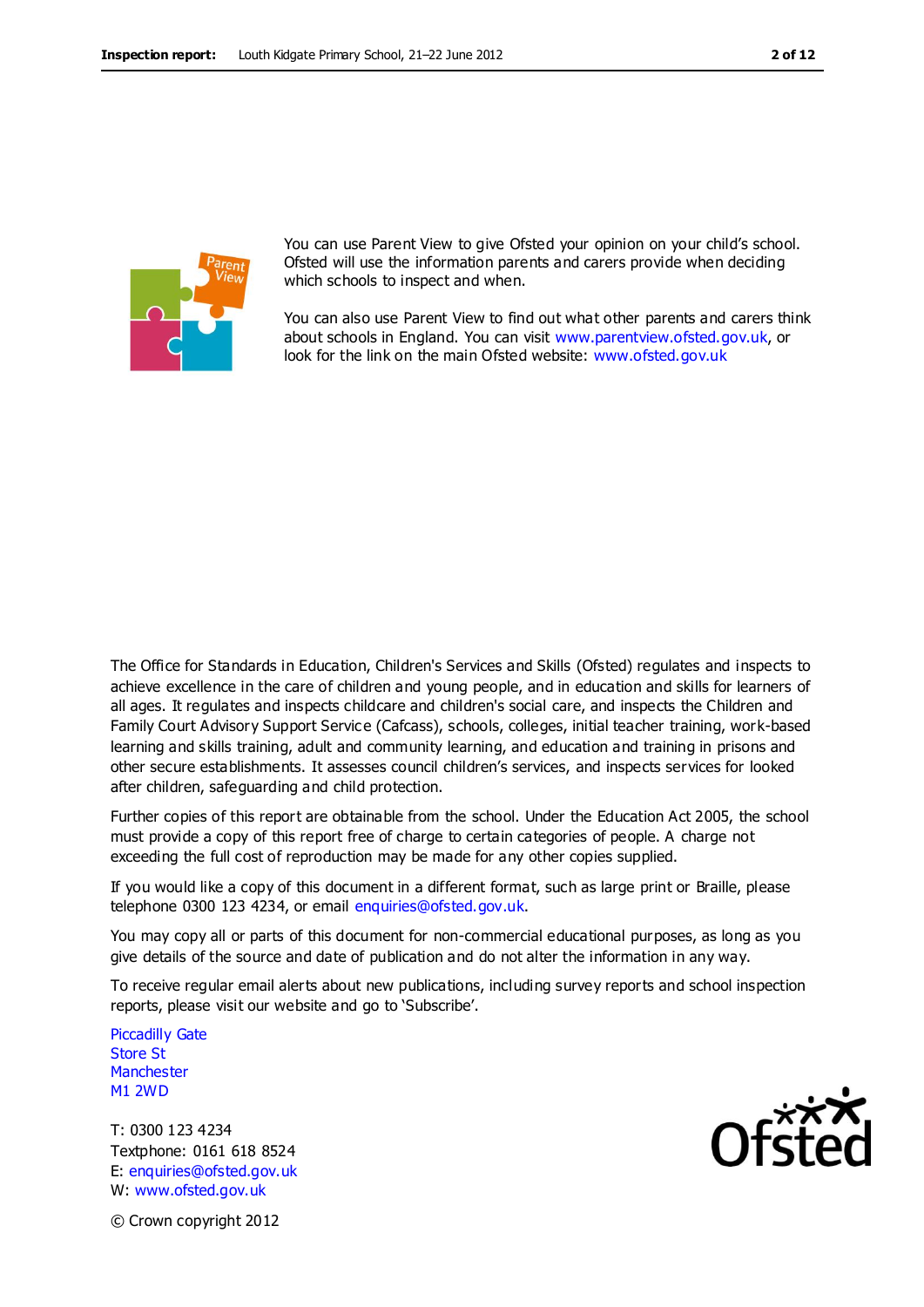# **Introduction**

| Inspection team       |                             |
|-----------------------|-----------------------------|
| Lois Furness          | Additional Inspector        |
| <b>Sherry Gladwin</b> | <b>Additional Inspector</b> |
| Colin Lower           | <b>Additional Inspector</b> |

This inspection was carried out with two days' notice. Thirty lessons were visited and 14 teachers observed teaching. These observations included short visits to a range of phonics (teaching of letters and sounds) sessions taught by teachers and trained assistants. Four lessons were joint observations with the headteacher and deputy headteacher. Meetings were held with staff, members of the governing body and groups of pupils. Inspectors observed the school's work, and looked a range of documents including the school improvement plan, information on pupils' progress, samples of pupils' work and safeguarding documentation. In addition, inspectors listened to pupils read and talked with them about their enjoyment of books. The responses to 114 questionnaires from parents and carers, 23 responses from staff and 100 pupil responses were examined and analysed.

# **Information about the school**

Louth Kidgate Primary School is a much larger-than-average primary school. The large majority of pupils are of White British heritage and the proportion of pupils who speak English as an additional language is low. The proportion of pupils known to be eligible for free school meals is below average. The proportion of disabled pupils and those who have special educational needs supported by school action plus, or with a statement of special educational needs, is below average. Provision for children in the Early Years Foundation Stage is in two Reception classes. The school meets the current floor standards, which set the government's minimum expectations for pupils' attainment and progress.

Following a period of uncertain leadership a new headteacher was appointed in September 2011, and two assistant headteachers in April 2012. A number of awards have been attained including Healthy Schools status, Activemark (Gold) and the Platinum Sing-up award. In September 2012, the school is to become an academy. The school runs its own breakfast club.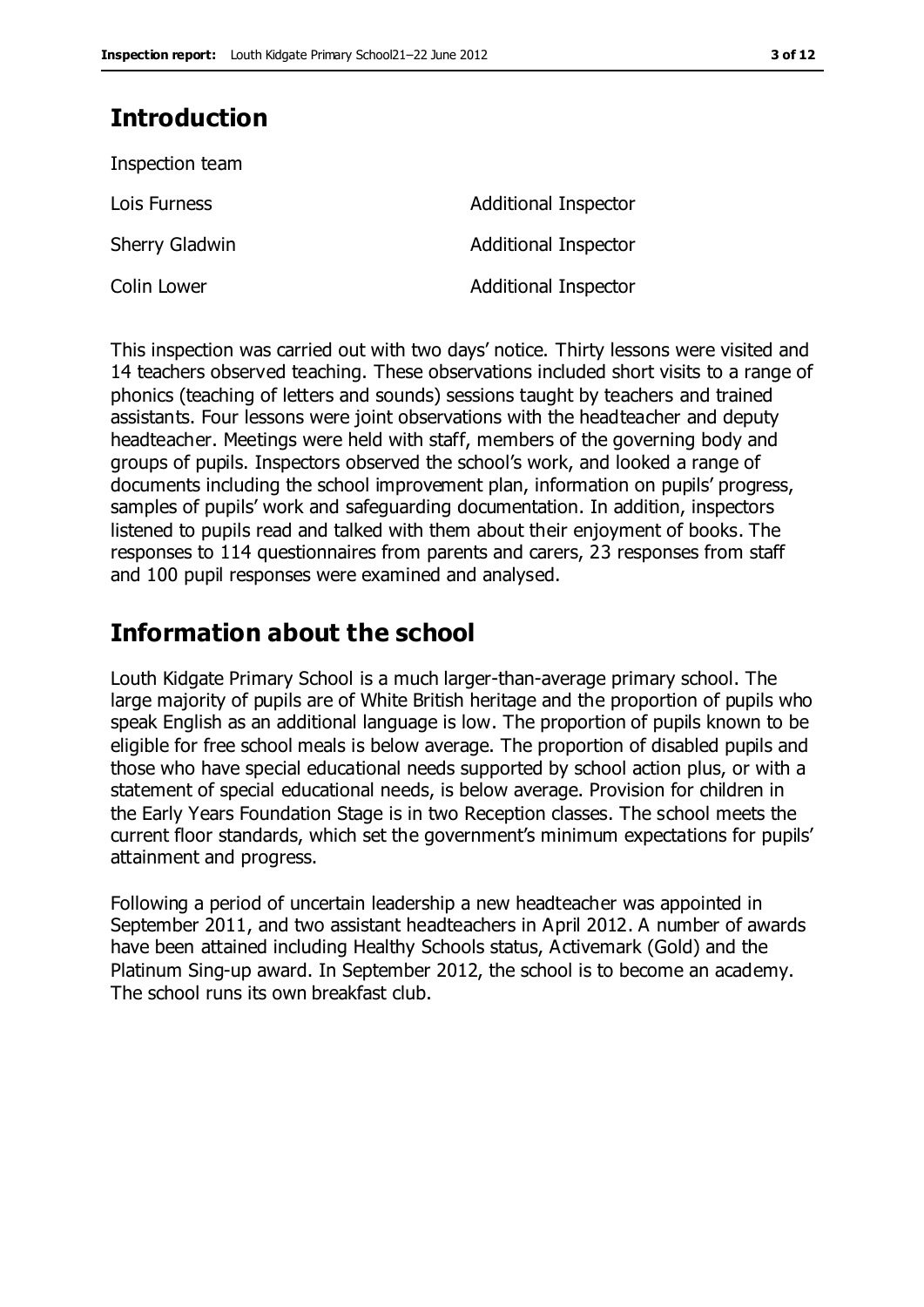# **Inspection judgements**

| <b>Overall effectiveness</b>     |   |
|----------------------------------|---|
|                                  |   |
| <b>Achievement of pupils</b>     |   |
| <b>Quality of teaching</b>       |   |
| Behaviour and safety of pupils   | 2 |
| <b>Leadership and management</b> |   |

## **Key findings**

- Louth Kidgate is a good primary school. It has improved well since the previous inspection and most pupils make good progress as a result of good teaching and pupils' positive attitudes to learning. The school is not outstanding yet because of inconsistencies in teaching. The interesting curriculum, although ensuring progression in skills, is less effective in ensuring depth of knowledge, especially in subjects such as history and geography.
- **Pupils achieve well from starting points that are similar to those expected** nationally. By the end of Year 6, pupils' attainment in reading, writing and mathematics is above average. More-able pupils are challenged well and an above average proportion of them attain the higher level in English and mathematics.
- Teaching is good. Teachers provide pupils with a range of interesting and engaging experiences. They have high expectations of pupils' behaviour and of their contribution in lessons, but pupils' written work, especially in topic work, does not always reflect these expectations. During independent work the pace of learning sometimes dips, and marking does not consistently improve learning.
- **Pupils'** behaviour is typically good. Pupils are polite and friendly, welcoming visitors into their school. They feel safe and treat each other with respect. Good attention to safety means pupils have a good understanding of how to keep themselves safe, both in and out of school.
- Leadership and management are good. The management of teaching performance is rigorous and actions to tackle weaknesses are resulting in good and improving progress in all year groups. Accurate self-evaluation ensures a good understanding of strengths and weaknesses. Middle leaders are becoming accountable for the quality of work in their areas of responsibility. However, as yet they do not rigorously use all information available to evaluate the impact of their work on pupils' achievement. The learning environment for Early Years Foundation Stage children is under-developed both inside and outside.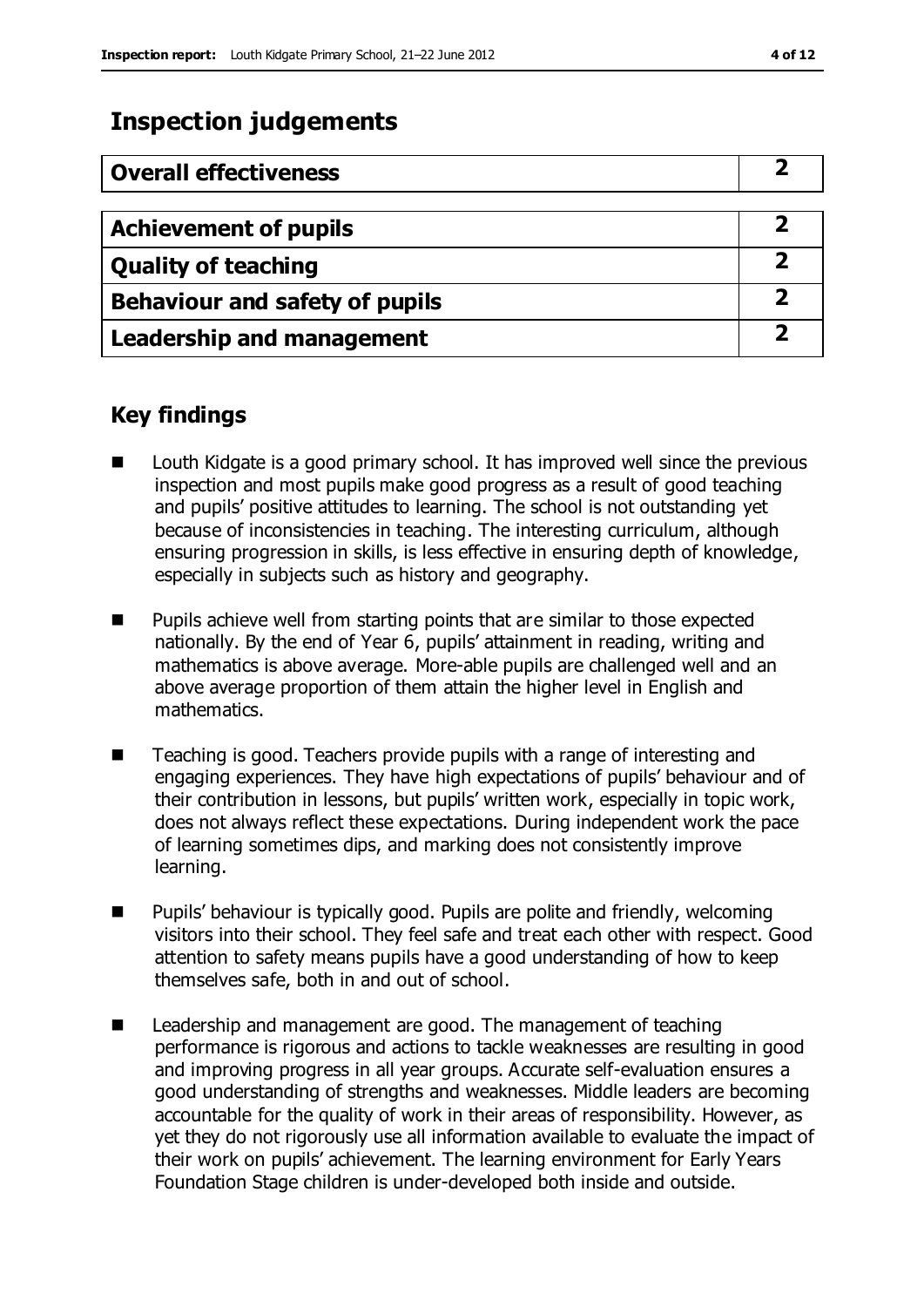# **What does the school need to do to improve further?**

- $\blacksquare$  Increase the proportion of outstanding teaching by:
	- raising teachers' expectations of the quality and quantity of pupils' work
	- increasing the pace of learning during independent activities
	- ensuring that marking gives pupils clear guidance about the strengths of  $\equiv$ their work, how to improve, and that pupils are given time to respond to marking comments
	- ensuring middle leaders use assessment information, lesson observations and work scrutinies to evaluate the impact of their work on pupil outcomes.
- **Enhance curriculum opportunities by:** 
	- developing the indoor and outdoor learning environments for children in the Early Years Foundation Stage
	- ensuring there is an appropriate balance between pupils acquiring basic skills and having a depth of knowledge in different subjects, while teaching a curriculum that meets the needs and interests of all the pupils in the school.

# **Main report**

### **Achievement of pupils**

Since the last inspection, pupils' attainment throughout the school has risen. It is now above average in English and mathematics by the end of Year 6 with an increasing proportion of pupils attaining the higher levels. Pupils achieve well and make good progress in most classes. The pace of learning, however, is slower in subjects other than English, mathematics and science, especially when pupils are working independently. Even so, in all classes, pupils' attitudes are positive and they enjoy learning. Children join the school in the Early Years Foundation Stage with skills and knowledge that are similar to those expected for their age. They make good progress and by the time they enter Year 1 attainment is above average.

Staff give a high priority to the teaching of phonics and by the end of Year 2, pupils' attainment in reading is above average. Pupils are good at sounding out unknown words. They are able to explain what has happened in a story and predict what may happen next. By the end of Year 6, attainment in reading is above average. Pupils talk confidently about the books they prefer and the authors they find engaging. Many say they regularly visit the local library, an indication that the school is successfully developing pupils' love of reading.

A very large majority of parents and carers who responded to the questionnaire agree their children make good progress. Also, most pupils say they learn a lot in lessons. Evidence from lesson observations and pupils' work confirm most pupils make better than expected progress from their starting points. In a Year 3 lesson, pupils made good progress in deciding which words would be more effective to use in a piece of description. They thoughtfully considered that words such as 'big' and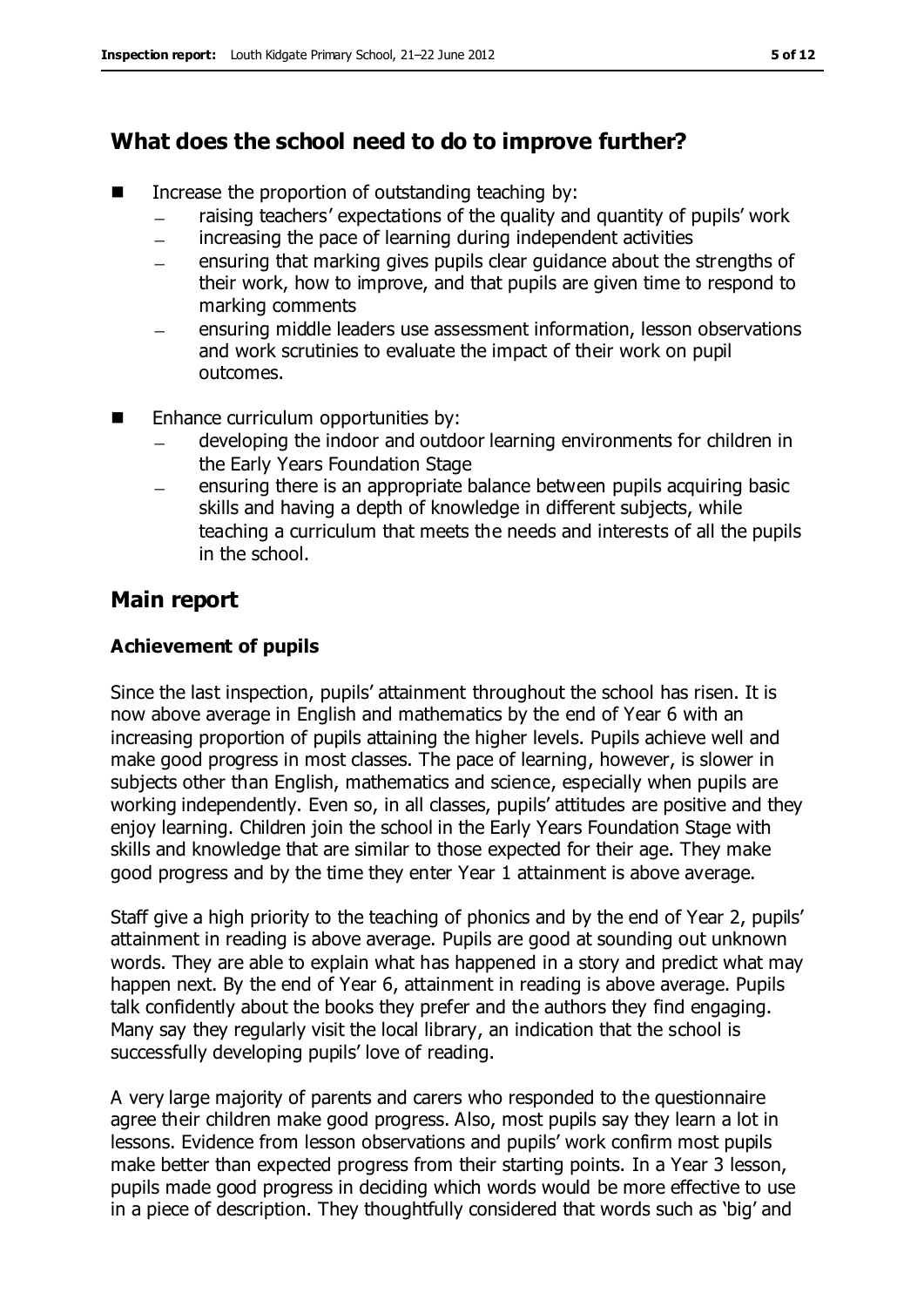'loud' were less powerful than 'enormous' and 'crashing', when describing the waves pounding against the rocks. Pupils known to be eligible for free school meals make similar progress to their peers so they attain better than these pupils nationally. Effective support is provided for disabled pupils and those with special educational needs which enable them to make good progress towards their targets.

#### **Quality of teaching**

Teachers and support staff have good relationships with pupils. This secures pupils' positive attitudes towards their learning. Effective teaching enables pupils to make consistently good progress in developing reading skills. Teachers use questions well, as was seen in an outstanding Year 4 lesson as the pupils planned a piece of writing. The teacher ensured pupils understood terminology such as 'verb', 'adverb' and 'preposition', which they then used correctly in their own work. In a good mathematics lesson, Year 5 pupils were well supported in identifying the most efficient strategy to use when solving number problems.

Staff have high expectations of pupils' independence. Consequently, most are able to work without adult intervention. This was seen as Year 3 pupils researched the Olympic Games, and Year 6 pupils discussed issues around their transition to high school. However, during these independent sessions teachers do not consistently check the amount of work covered and time targets are not given to ensure work is completed. A lack of checking of pupils' progress results in mistakes and misunderstandings going uncorrected. Scrutiny of work shows that although there is a good range of work to develop pupils' basic skills in English, mathematics and science, there is less evidence of pupils acquiring depth of knowledge in subjects such as history and geography. The effective use of teaching assistants is consistent throughout the school and contributes well to the good teaching of disabled pupils and those with special educational needs.

Most parents and carers and almost all pupils think teaching is good. There are examples of good practice in the use of assessment. Learning objectives are shared and 'learning boards' provide pupils with good advice about how to achieve success in their work. There are good opportunities for pupils to evaluate their own and each others' work. However, marking of pupils work across classes is variable. There are some good examples that give pupils information on the next steps to take to improve their work. In contrast, the less effective marking is generally an acknowledgement of work seen with little comment on how to improve. There are not always enough opportunities for pupils to respond to comments in the marking.

#### **Behaviour and safety of pupils**

Behaviour is typically good, which makes a strong contribution to learning and the harmonious and safe atmosphere within school. There have been no exclusions over the last three years and disruption to learning is rare. Most pupils and the majority of parents and carers report that behaviour and safety are good. Parents and carers appreciate the care and safety provided by the thriving school's breakfast club, where pupils are encouraged to eat healthily and there is effective support for pupils' social development. Pupils' enjoyment of school is confirmed by above average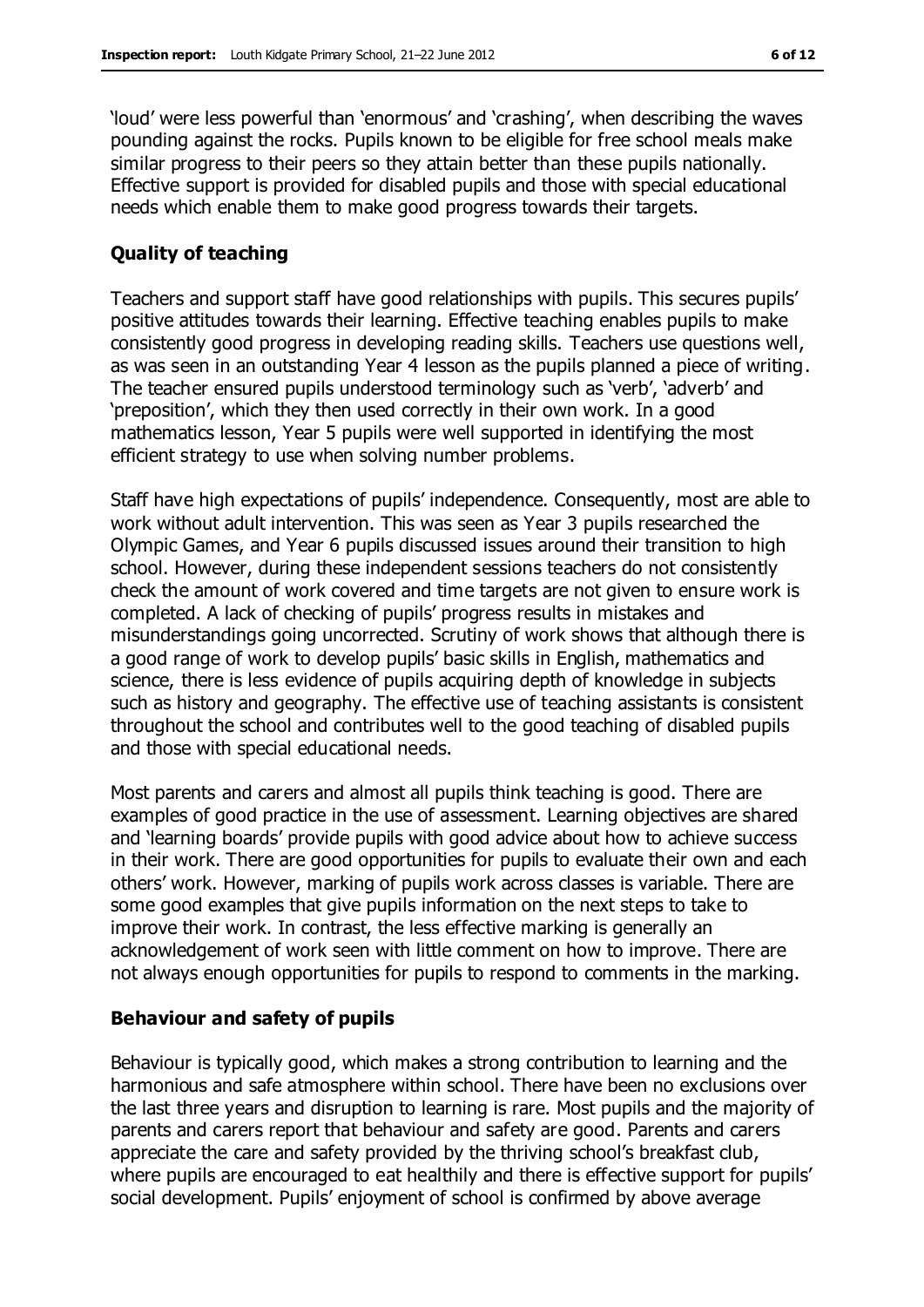attendance and good punctuality.

Children's good personal development starts in the Early Years Foundation Stage where they learn right from wrong and the importance of listening to each other and sharing resources. Pupils show good attitudes to learning and are eager to answer questions. They respond well to teachers' instructions and want to do their best. Pupils are keen to help others through the work of the school council for example. 'Lunch-time wizards' do a good job of taking responsibility for the care, safety and well-being of younger children in school. Pupils have a good understanding of how to keep themselves safe, whether that is in school, by walking sensibly along corridors, or at other times, such as being aware of the possible danger posed by strangers. Pupils have a good understanding of most different types of bullying, including name calling, physical and cyber-bullying. They say there is very little bullying in school and that adults deal with it effectively if any should occur. Records show that the incidences of bullying, racism and inappropriate behaviour are very rare. Almost all of the parents and carers who returned the Ofsted questionnaire believe their children are kept safe and are well looked after.

#### **Leadership and management**

The headteacher provides strong leadership with the support of a well-informed governing body and an able senior leadership team. Senior leaders have an accurate understanding of strengths and priorities for development. There has been good improvement since the previous inspection as a result of well-targeted professional development and robust performance management. For example, the use of information and communication technology has improved and pupils are aware of their targets. Teamwork is strong. Senior leaders have the full support of staff (as shown by their responses to the Ofsted questionnaire) and morale is high. The school is well placed to sustain improvement. Safeguarding measures fully meet requirements. Leaders at all levels, including the governing body, are committed to resisting discrimination and to equal opportunities, as shown by the good progress of all groups, including disabled pupils and those with special educational needs and those known to be eligible for free school meals.

A new system for tracking pupils' progress now gives all leaders access to this information so that they are better informed about performance. The roles of middle leaders are developing well but they do not always use the full range of information available to them, including assessment, lesson observation and scrutiny of pupils' work, rigorously enough to ensure more teaching is outstanding. Also, when new initiatives are introduced, leaders do not consistently measure how these have influenced pupils' achievement. The large majority of parents and carers are happy with the school's work but a very small minority would not recommend this school to others. From the comments made, it seems there are concerns about the consultation processes connected to the school's conversion to an academy. Inspectors followed this up with the headteacher, the governing body and the local authority and came to the conclusion that government guidelines had been followed explicitly.

A broad and interesting curriculum is taught that focuses on developing pupils' basic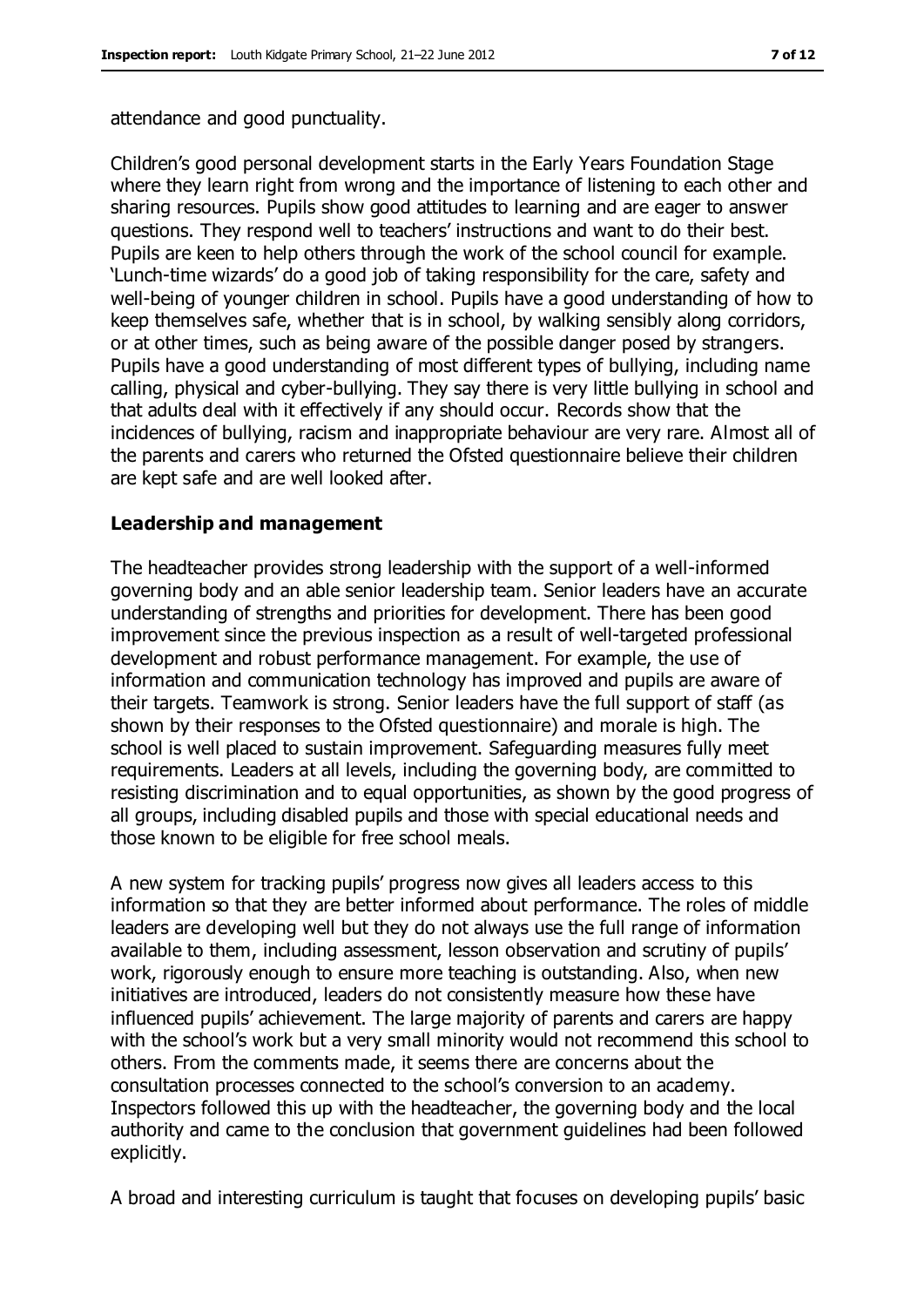skills. Music is a notable strength. There are good links between subjects which add meaning and relevance to pupils' learning. Information and communication technology is used effectively to research information. Although pupils acquire a good range of skills, the extent to which they gain knowledge of topics is not always as clear. A good personal, social and emotional curriculum begins in the Early Years Foundation Stage. However, the indoor and outdoor areas for these children lack imagination and do not provide exciting learning environments. An interesting range of clubs, visits and visitors enhance the curriculum. Spiritual, moral, social and cultural development is promoted well. Pupils have a good understanding of right and wrong and have the social skills necessary to work together cooperatively. Provision is effective in promoting a tolerant and harmonious school community.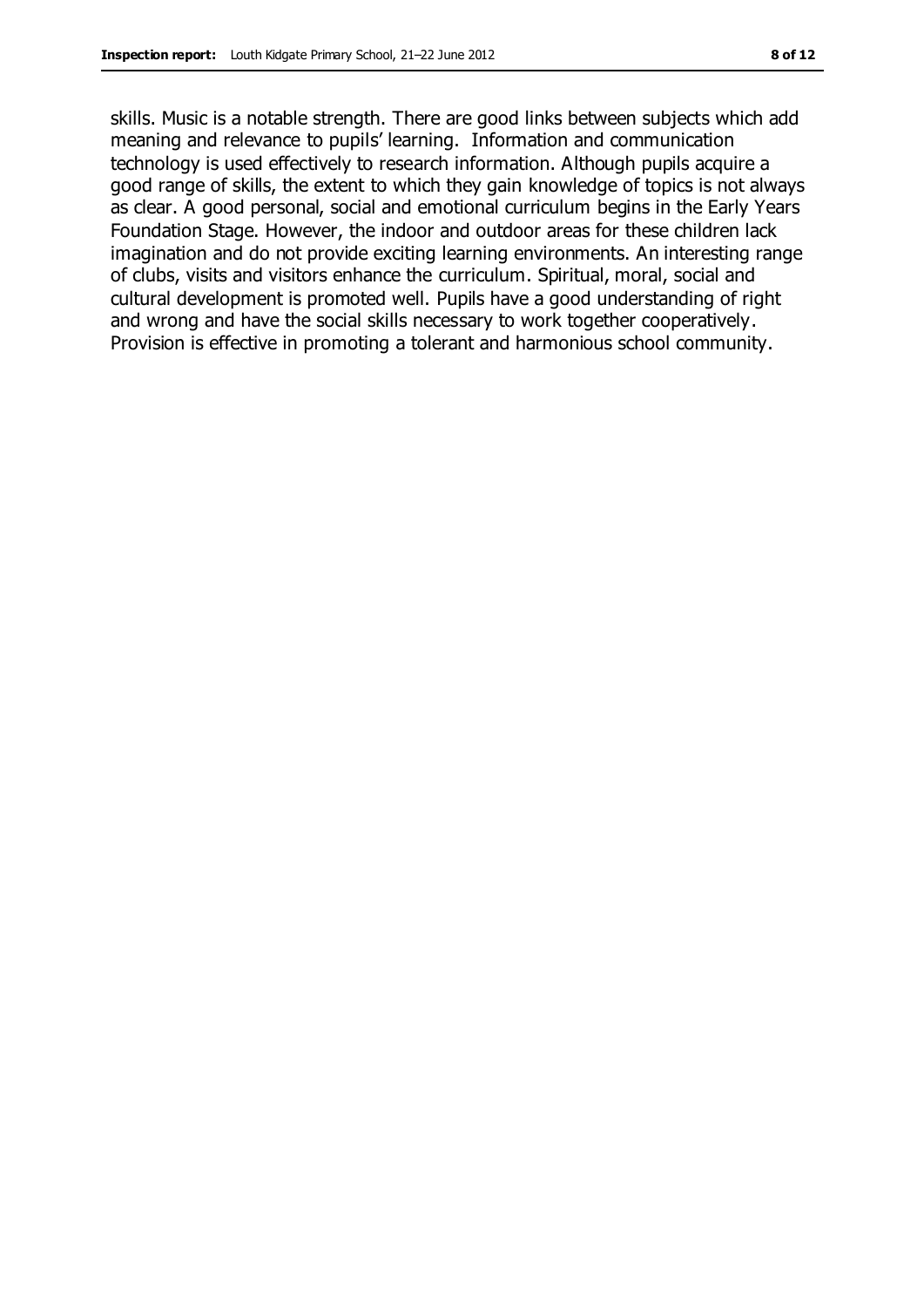# **Glossary**

#### **Grade Judgement Description** Grade  $1$  | Outstanding | These features are highly effective. An outstanding school provides exceptionally well for all its pupils' needs. Grade 2 Good These are very positive features of a school. A school that is good is serving its pupils well. Grade 3  $\parallel$  Satisfactory  $\parallel$  These features are of reasonable quality. A satisfactory school is providing adequately for its pupils. Grade 4  $\parallel$  Inadequate  $\parallel$  These features are not of an acceptable standard. An inadequate school needs to make significant improvement in order to meet the needs of its pupils. Ofsted inspectors will make further visits until it improves.

# **What inspection judgements mean**

# **Overall effectiveness of schools**

|                       | Overall effectiveness judgement (percentage of schools) |      |                     |                   |
|-----------------------|---------------------------------------------------------|------|---------------------|-------------------|
| <b>Type of school</b> | <b>Outstanding</b>                                      | Good | <b>Satisfactory</b> | <b>Inadequate</b> |
| Nursery schools       | 54                                                      | 42   |                     |                   |
| Primary schools       | 14                                                      | 49   | 32                  |                   |
| Secondary             | 20                                                      | 39   | 34                  |                   |
| schools               |                                                         |      |                     |                   |
| Special schools       | 33                                                      | 45   | 20                  |                   |
| Pupil referral        |                                                         | 55   | 28                  |                   |
| units                 |                                                         |      |                     |                   |
| All schools           |                                                         |      | 3٠                  |                   |

New school inspection arrangements have been introduced from 1 January 2012. This means that inspectors make judgements that were not made previously.

The data in the table above are for the period 1 September to 31 December 2011 and represent judgements that were made under the school inspection arrangements that were introduced on 1 September 2009. These data are consistent with the latest published official statistics about maintained school inspection outcomes (see [www.ofsted.gov.uk\)](http://www.ofsted.gov.uk/).

The sample of schools inspected during 2010/11 was not representative of all schools nationally, as weaker schools are inspected more frequently than good or outstanding schools.

Primary schools include primary academy converters. Secondary schools include secondary academy converters, sponsor-led academies and city technology colleges. Special schools include special academy converters and non-maintained special schools.

Percentages are rounded and do not always add exactly to 100.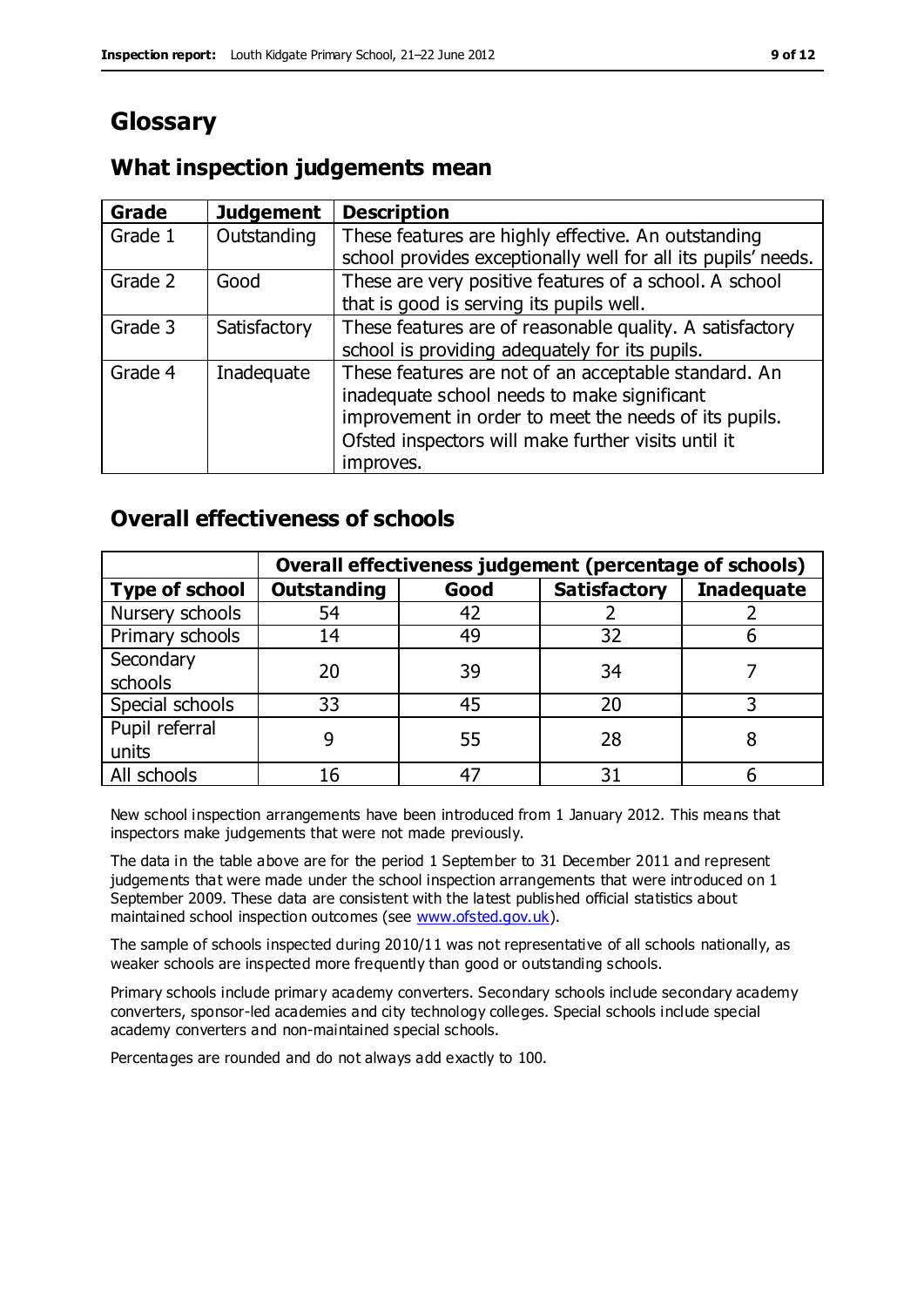# **Common terminology used by inspectors**

| Achievement:               | the progress and success of a pupil in their<br>learning and development taking account of their<br>attainment.                                                                                                        |
|----------------------------|------------------------------------------------------------------------------------------------------------------------------------------------------------------------------------------------------------------------|
| Attainment:                | the standard of the pupils' work shown by test and<br>examination results and in lessons.                                                                                                                              |
| Attendance:                | the regular attendance of pupils at school and in<br>lessons, taking into account the school's efforts to<br>encourage good attendance.                                                                                |
| Behaviour:                 | how well pupils behave in lessons, with emphasis<br>on their attitude to learning. Pupils' punctuality to<br>lessons and their conduct around the school.                                                              |
| Capacity to improve:       | the proven ability of the school to continue<br>improving based on its self-evaluation and what<br>the school has accomplished so far and on the<br>quality of its systems to maintain improvement.                    |
| Floor standards:           | the national minimum expectation of attainment<br>and progression measures.                                                                                                                                            |
| Leadership and management: | the contribution of all the staff with responsibilities,<br>not just the governors and headteacher, to<br>identifying priorities, directing and motivating staff<br>and running the school.                            |
| Learning:                  | how well pupils acquire knowledge, develop their<br>understanding, learn and practise skills and are<br>developing their competence as learners.                                                                       |
| Overall effectiveness:     | inspectors form a judgement on a school's overall<br>effectiveness based on the findings from their<br>inspection of the school.                                                                                       |
| Progress:                  | the rate at which pupils are learning in lessons and<br>over longer periods of time. It is often measured<br>by comparing the pupils' attainment at the end of a<br>key stage with their attainment when they started. |
| Safety:                    | how safe pupils are in school, including in lessons;<br>and their understanding of risks. Pupils' freedom<br>from bullying and harassment. How well the school<br>promotes safety, for example e-learning.             |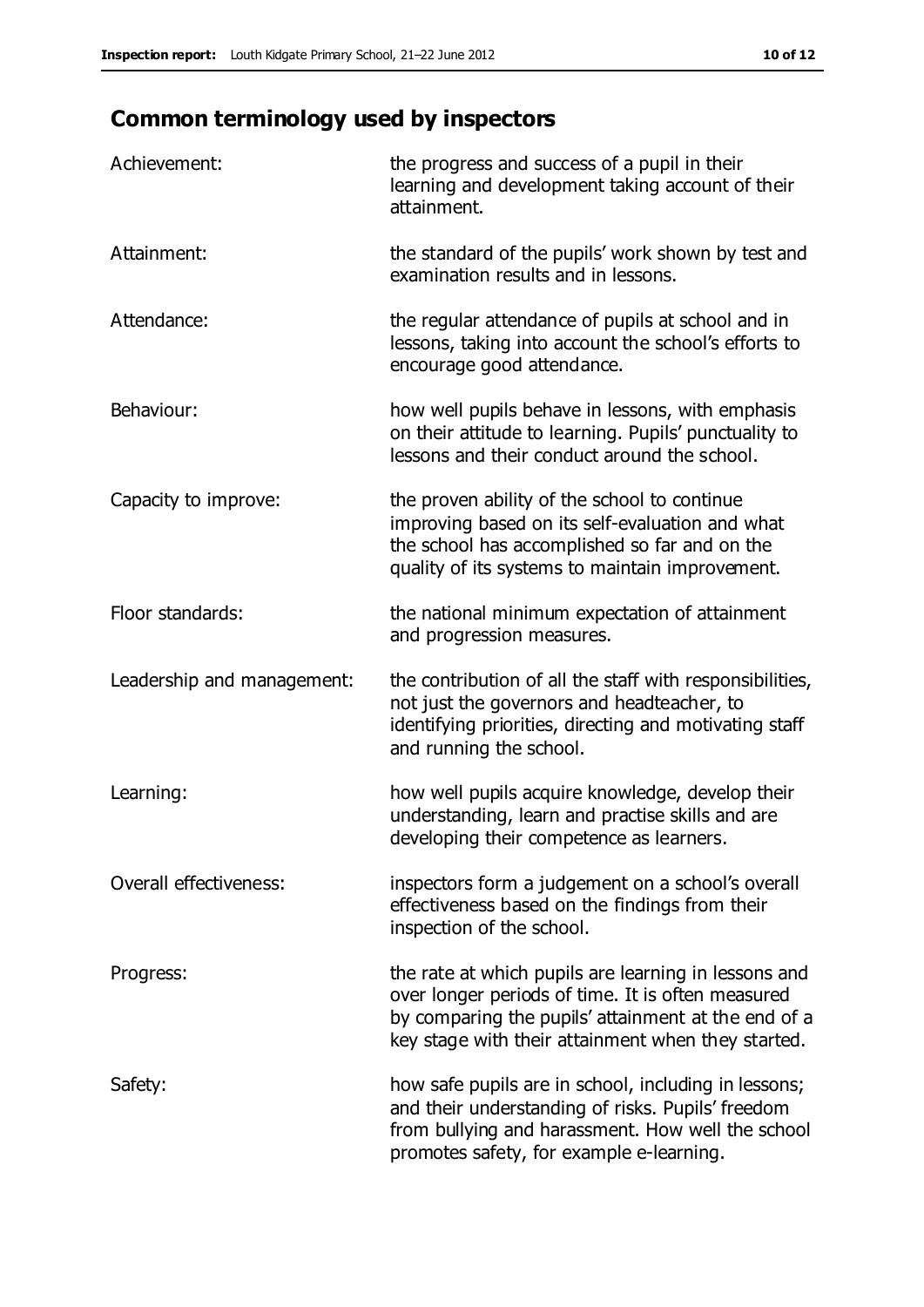#### **This letter is provided for the school, parents and carers to share with their children. It describes Ofsted's main findings from the inspection of their school.**

25 June 2012

Dear Pupils

#### **Inspection of Louth Kidgate Primary School, Louth LN11 9BX**

Thank you for the warm welcome you gave us when we inspected your school. We enjoyed talking to you and visiting your lessons. Thank you to those of you who told us about the things you do and those of you who completed our questionnaire. This gave us a lot of useful information. You said your school is good and we agree. You told us that you are happy at school, you feel safe, bullying is very rare and that adults in the school sort out any problems really quickly. We could see you all get on really well together, your behaviour is good and you look after each other. You attain standards in English and mathematics that are higher than those found in most schools. Well done! We need to give a special mention to the choir which sang so beautifully in assembly. Thank you, it was a pleasure to hear you sing.

We have asked your headteacher, staff and governors to do a number of things to improve your school. In order for more of your teaching to be outstanding, we have asked your teachers always to have high expectations of the quality of your work and of the amount of work you do, especially when working independently. While we saw some useful marking we found you are not always given enough advice about how to make your work better. The curriculum is interesting but work in books shows that in some subjects, especially history and geography, you are not gaining enough knowledge. Finally, we found that those of you in the Early Years Foundation Stage should have a more exciting indoor and outdoor learning environment. We have asked school leaders to regularly check that all these things are happening.

You can all help to improve your school by keeping continuing to work hard and asking your teachers to give you time to respond to their useful marking comments so you can improve your work.

Thank you again for being so kind and courteous during our visit. We wish you every success in the future.

Yours sincerely

Lois Furness Lead Inspector